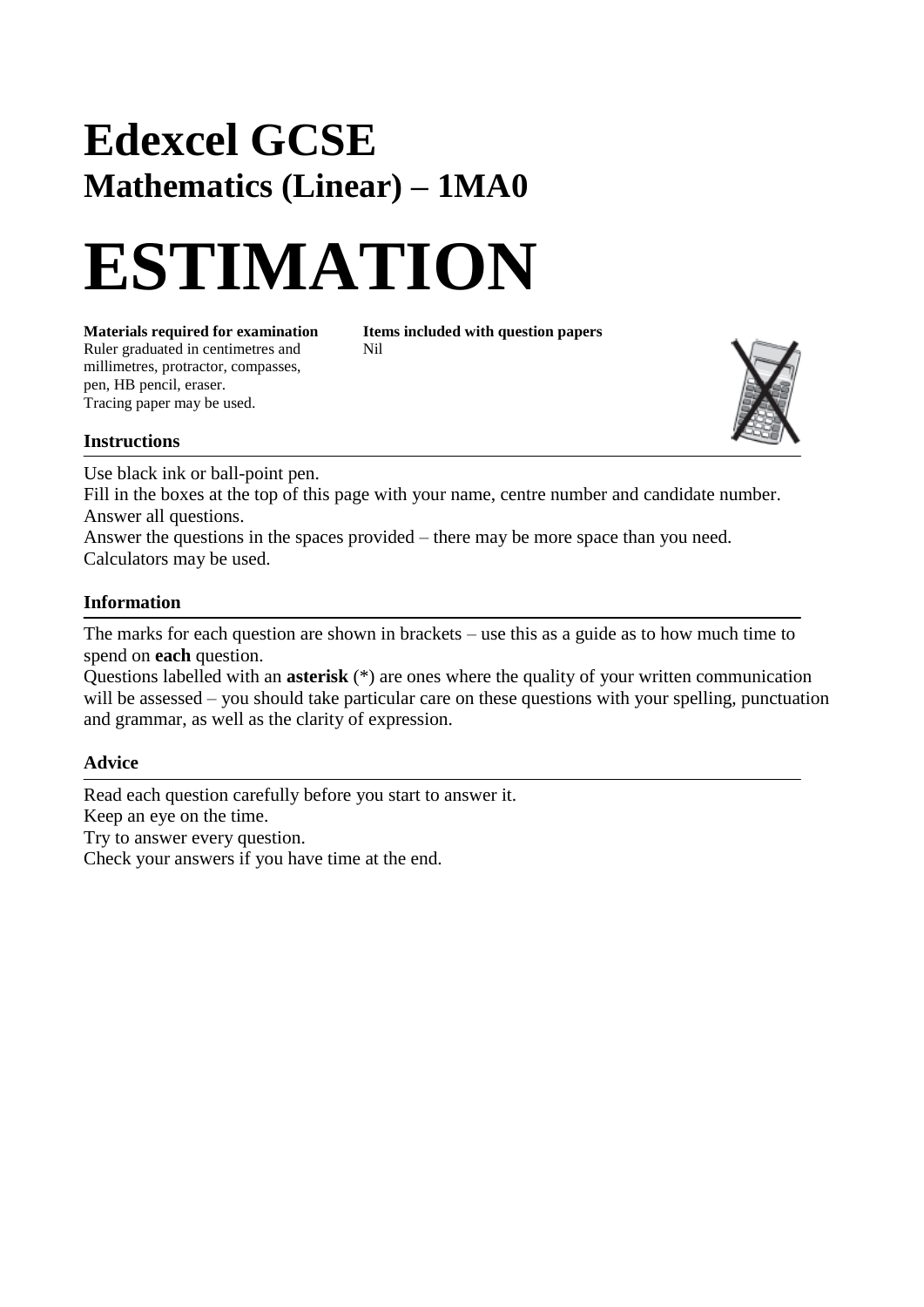**1.** Work out an estimate for the value of

 $5.1 \times 98$ 

............................  **(2 marks)**

**2.** Estimate the value of

198  $68 \times 401$ 

> ..........................  **(2 marks)**

**3.** Work out an estimate for the value of

 $3.2 \times 9.8$ 637

> ……………………………  **(2 marks)**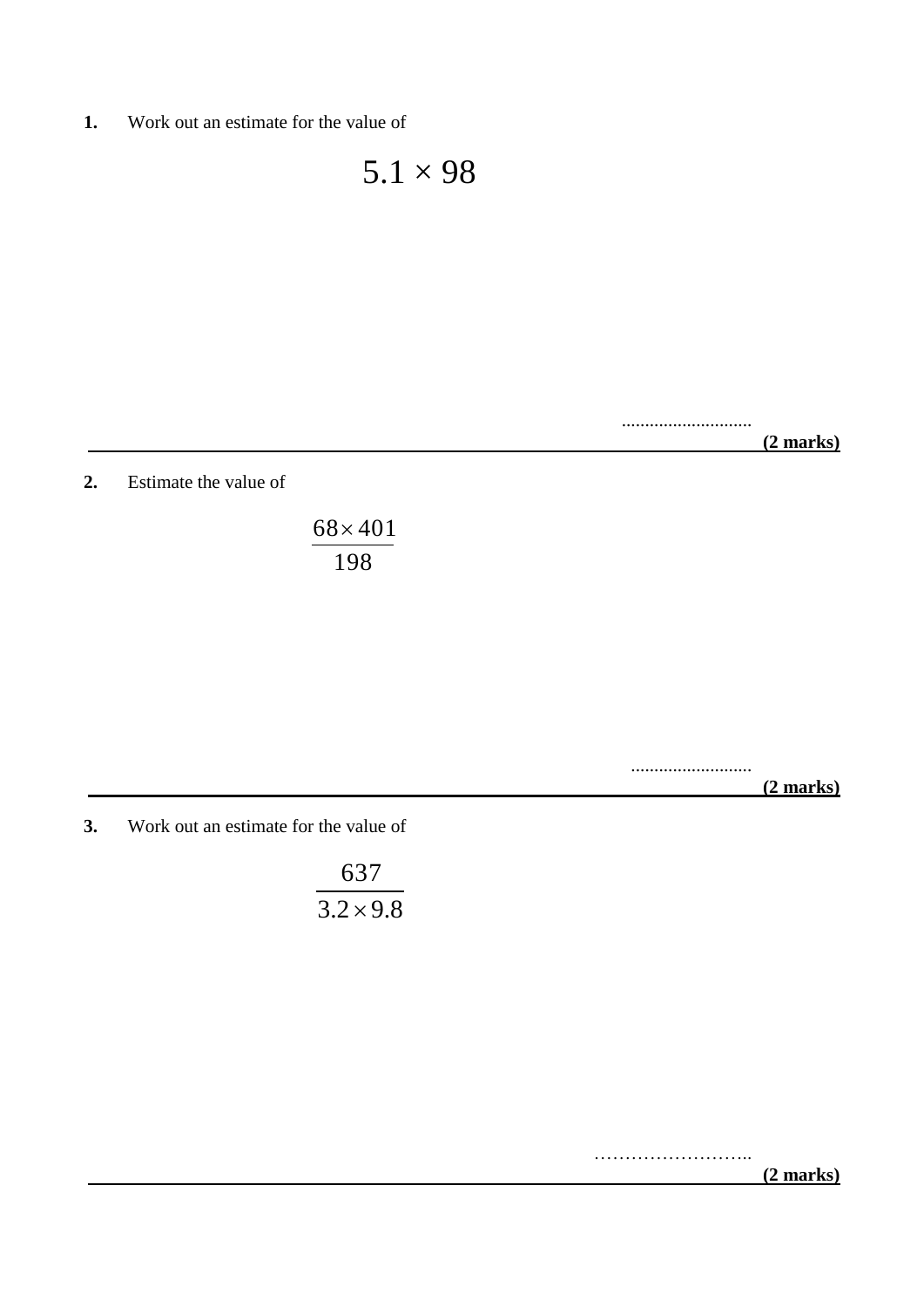**4.** Which is the best estimate for the value of

 $2.1 + 2.98$  $37.9 \times 50.2$  $\ddot{}$  $\times$ 

> ..........................  **(3 marks)**

**5.** Which is the best estimate for the value of

2.1  $38.3 \times 51.7$ 

..........................

 **(3 marks)**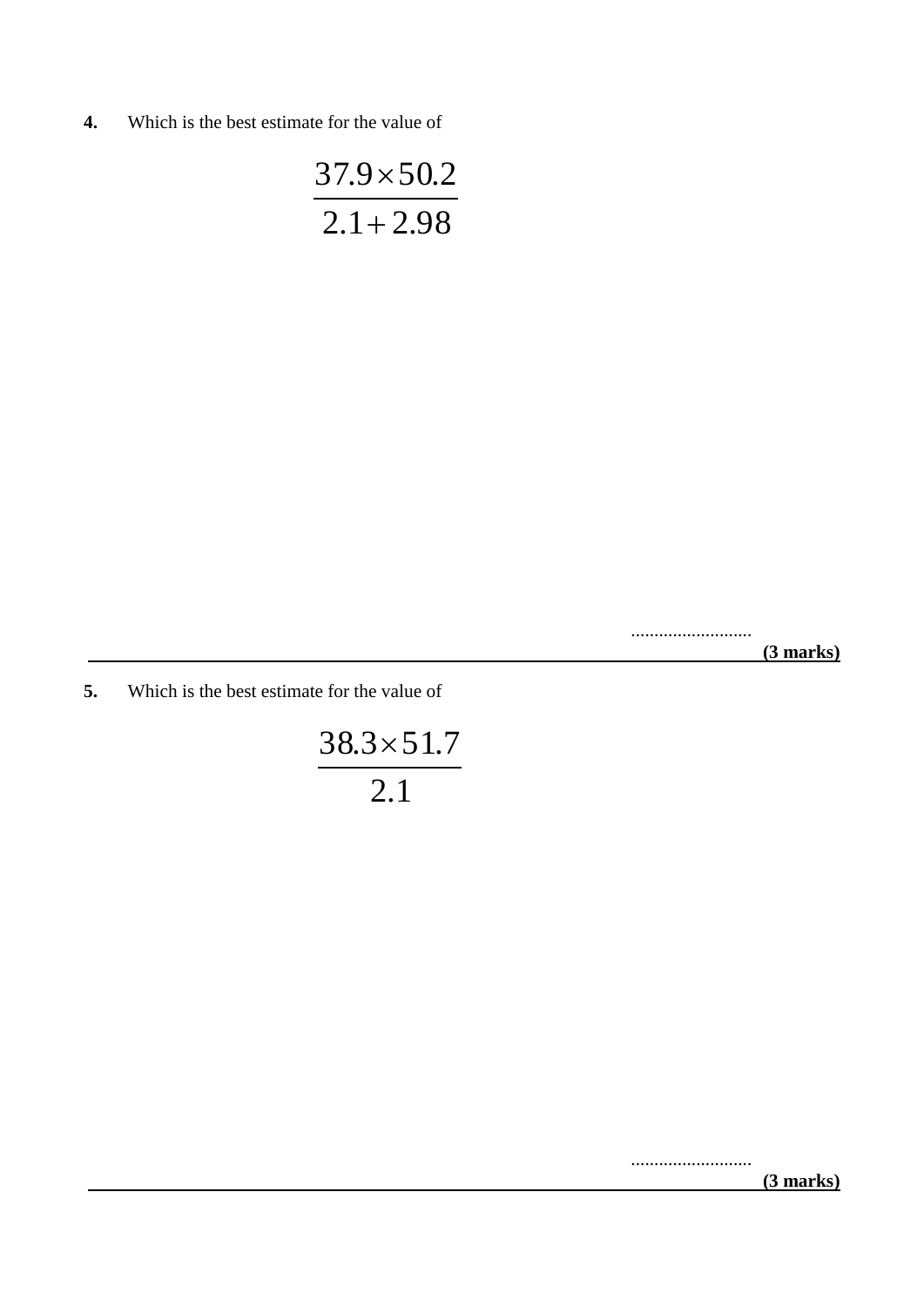**6.** Work out an estimate for

$$
\frac{10.1 \times 29.7}{5.9 - 3.1}
$$

....................................

 **(3 marks)**

**7.** Estimate the value of

97.6  $813\times19.8$ 

.................................

 **(3 marks)**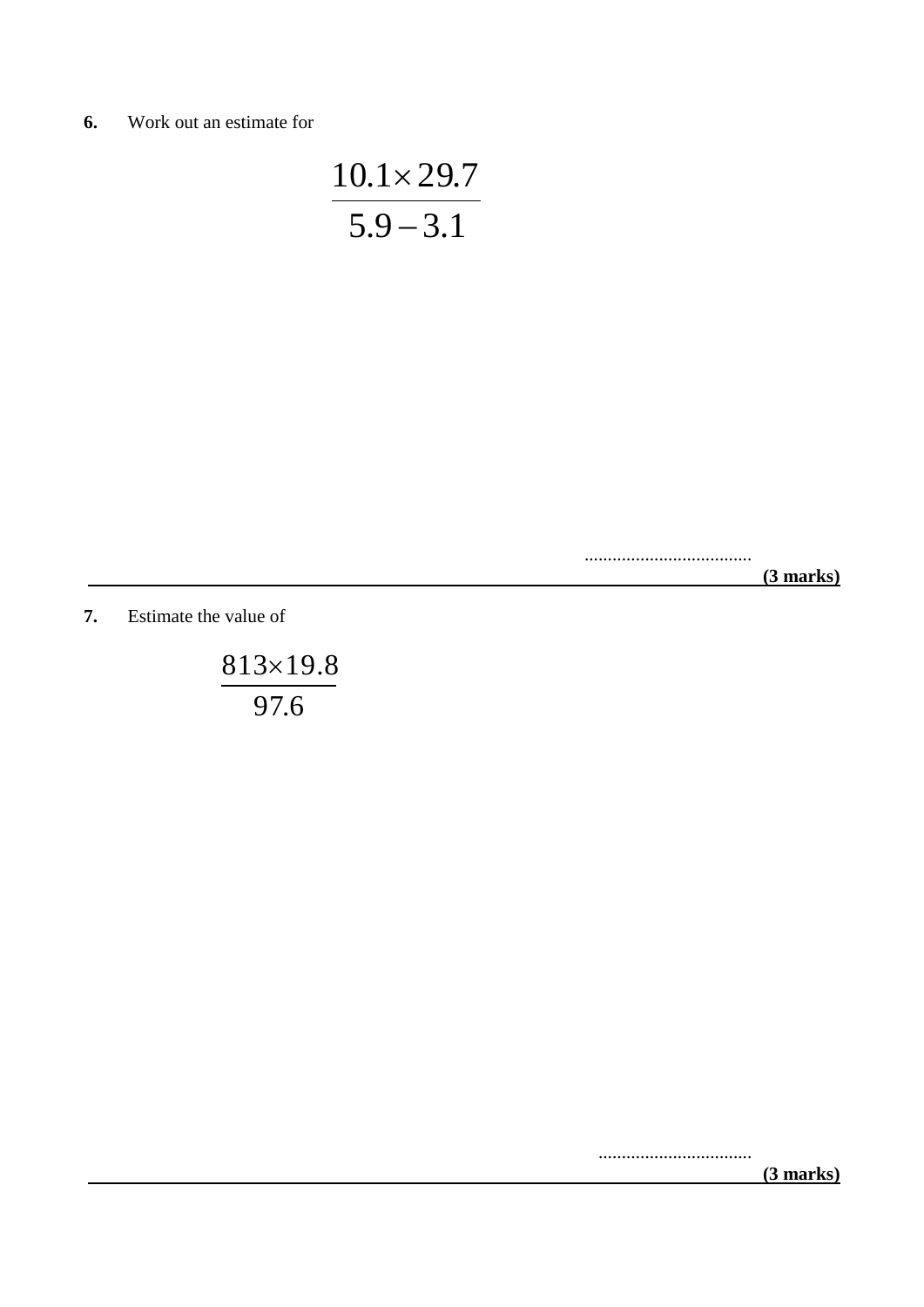**8.** Work out an estimate for the value of

$$
\frac{5.79 \times 312}{0.523}
$$

...........................................  **(4 marks)**

**9.** Which is the best estimate for the value of

$$
\frac{410 \times 6.9}{0.23}
$$

...........................................  **(4 marks)**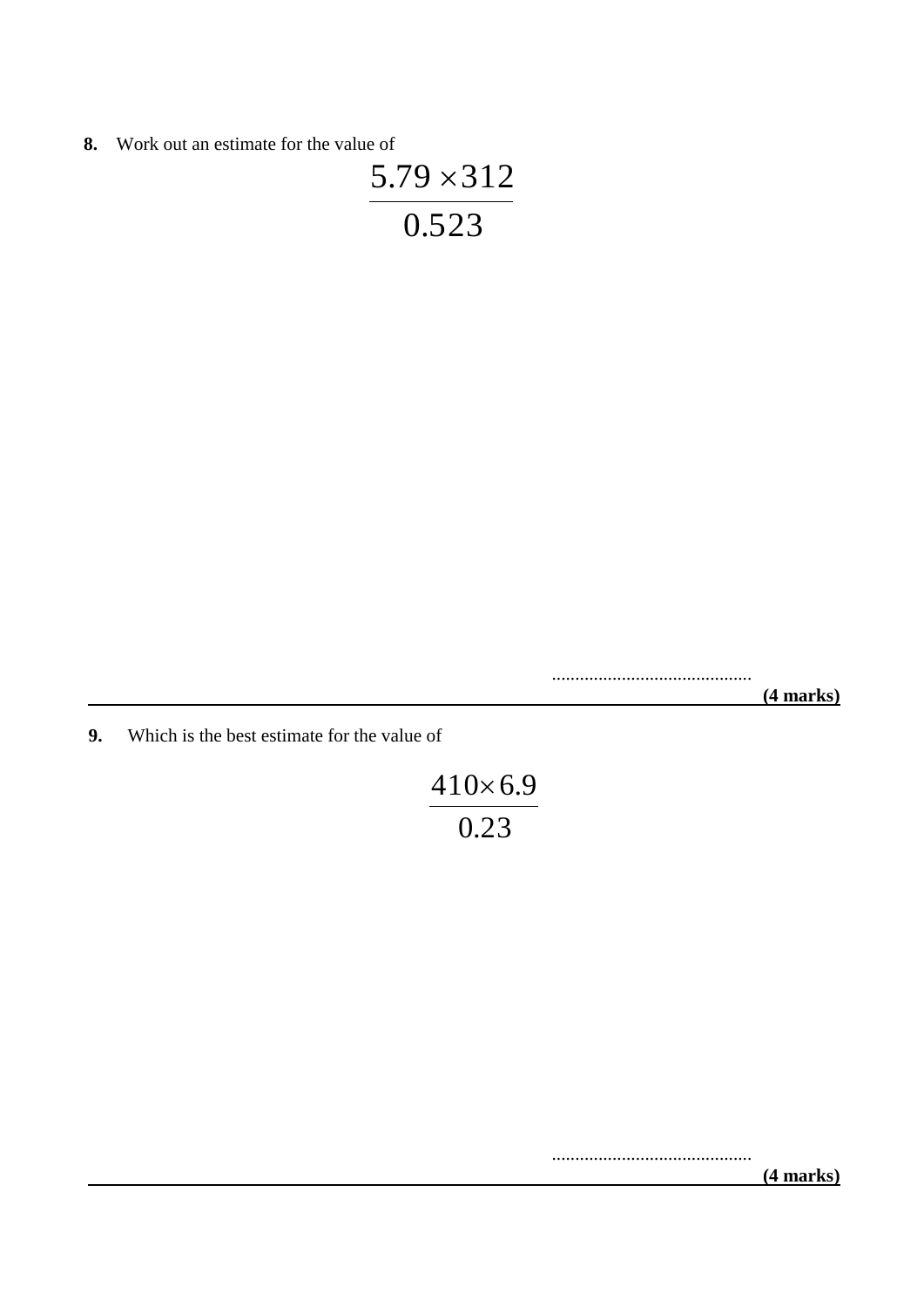**10.** Work out an estimate for

0.21  $29.8 \times 4.1$ 

...........................

 **(4 marks)**

**11.** Work out an estimate for

0.51  $302\times9.96$ 

....................................

 **(4 marks)**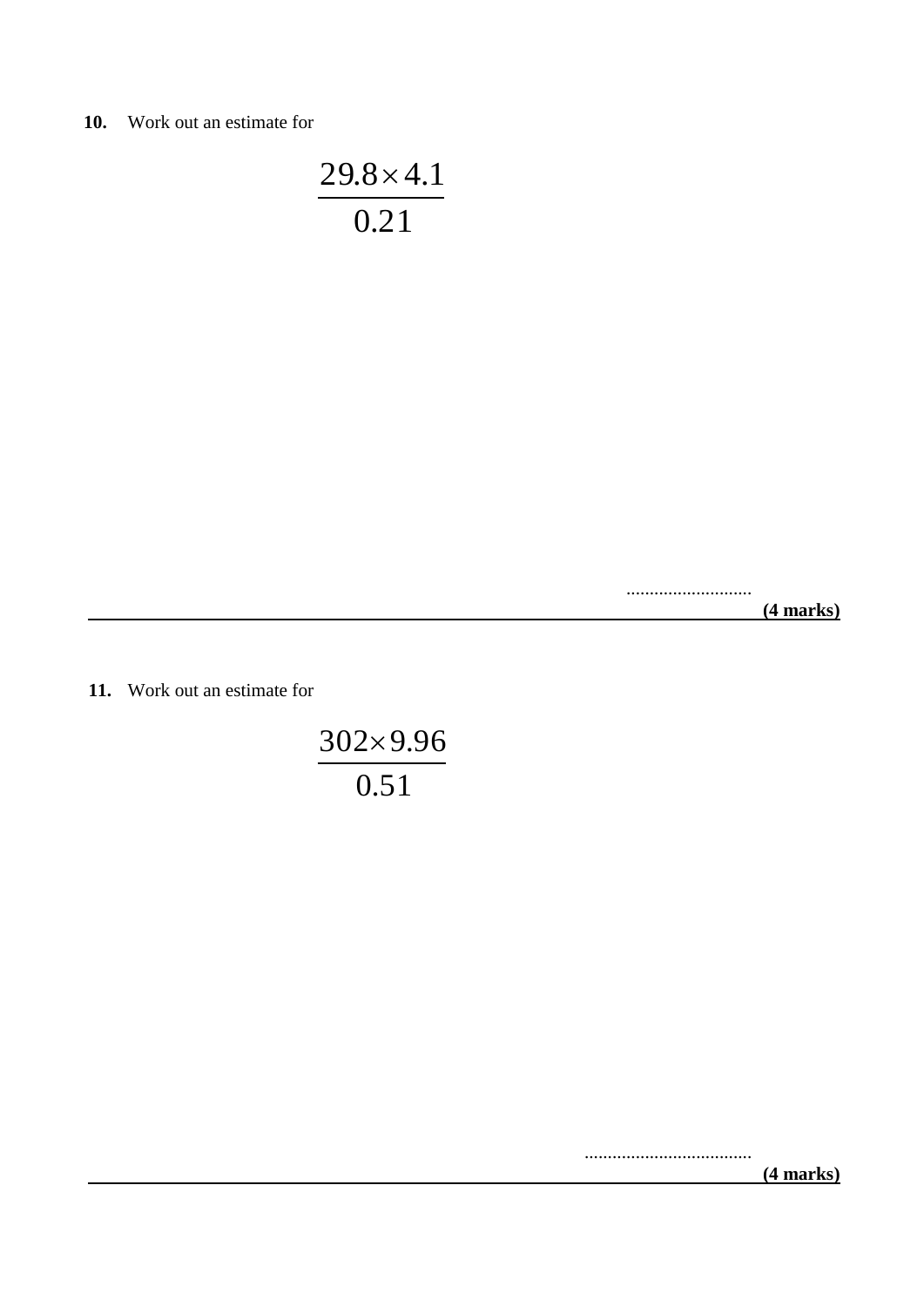#### **12.** Work out an estimate for

$$
\frac{412\times5.904}{0.195}
$$

....................................  **(4 marks)**

**13.** Estimate the value of

0.207  $21 \times 3.86$ 

> ..........................................  **(4 marks)**